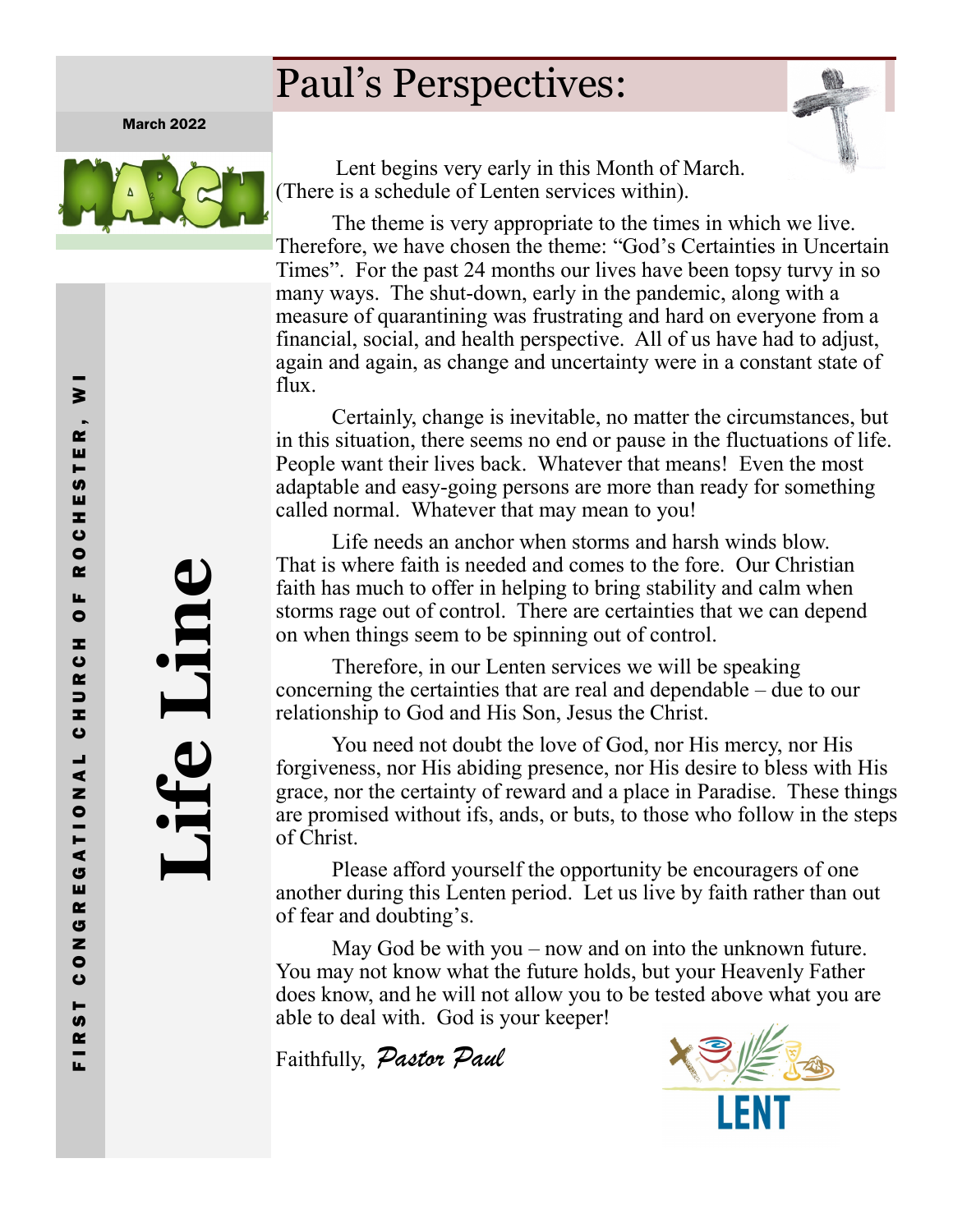## **March 2022**

Ash Wednesday





 **Bible Study -** *Evening Bible study meets on the 1st, 2nd, and 4th Monday at 7:00 pm. We are studying the book of Revelation.* 

> **LENTEN SERVICES will be in person and streamed online. A copy of the full schedule is on the last page of this newsletter.**



**ASH WEDNESDAY, March 2 - 7:00 pm, Lenten Service at FCC of Mukwonago. (***The Certainty of Forgiveness***)** 

**Saturday, March 5 - 4:00 pm, Choir reorganization meeting.**

**Sunday, March 6 -** *1st Sunday in Lent***. 10:15 am Worship Hour. Special Music by Steve Dolphin.**

**Wednesday, March 9 - 7:00 pm, Lenten Service at English Settlement UMC. (***The Certainty of Mercy***)**

**Sunday, March 13 -** *2nd Sunday in Lent***. 10:15 am Worship Hour. Special Music by Vicki Will. Sunday School meets after Children's Time.**

**Wednesday, March 16 -7:00 pm, Lenten Service at Community Baptist of Honey Creek. (***The Certainty of Presence***)**

**Thursday, March 17 -** *HAPPY ST. PATRICK'S DAY!*

**Sunday, March 20 -** *3rd Sunday in Lent***. 10:15 am Worship Hour. Special Music by Jubilee.** 

**Monday, March 21 - 7:00 pm Church Council Meeting.**

**Wednesday, March 23 - 7:00 pm, Lenten Service at FCC of Rochester. (***The Certainty of Blessing***)**

**Sunday, March 27 -** *4th Sunday in Lent***. 10:15 am Worship Hour. Special Music by Joni Konecke. Sunday School meets after Children's time.**

**Wednesday, March 30 - 7:00 pm Lenten Service at FCC of Mukwonago. (***The Certainty of Unconditional Love***)**

**Sunday School News (***From Jessica Frailing, Sunday School Teacher)*

**During the month of March, the Sunday School children will be learning the story of Zacchaeus.**

**Our objectives are to learn the story of Zacchaeus, and how to find the story in their Bibles.**

**The Key Concepts: God loves and forgives us no matter what mistakes we have made. When we are sorry, we want to make up for things we have done wrong. And Jesus asks to live in our hearts.**

**The children will explore this story using finger paints, making a diorama and interviewing Zacchaeus himself to create a news report of the event. Our Memory Verse for the month is : Proverbs 3:5-6.**

## Lectionary Readings

*3/2 Ash Wednesday, Joel 2:1-2, 12-17, Isaiah 58:1-12, Psalm 51:1-12, 2 Corinthians 5:20; Matthew 6:1-6, 16-21.*

*3/6 Deuteronomy 26:1-11; Psalm 91:1-2, 9-16; Romans 10:8-13; Luke 4:1-13.*

*3/13 Genesis 15:1-12, 17-18; Psalm 27; Philippians 3:17-4:1; Luke 13:31-35; Luke 9:28-36, 37-43.*

*3/20 Isaiah 55:1-9; Psalm 63:1-8; 1 Corinthians 10:1-13; Luke 13:1-9.*

*3/27 Joshua 5:9-12; Psalm 32; 2 Corinthians 5:16-21; Luke 15:1-3, 11-32.* 

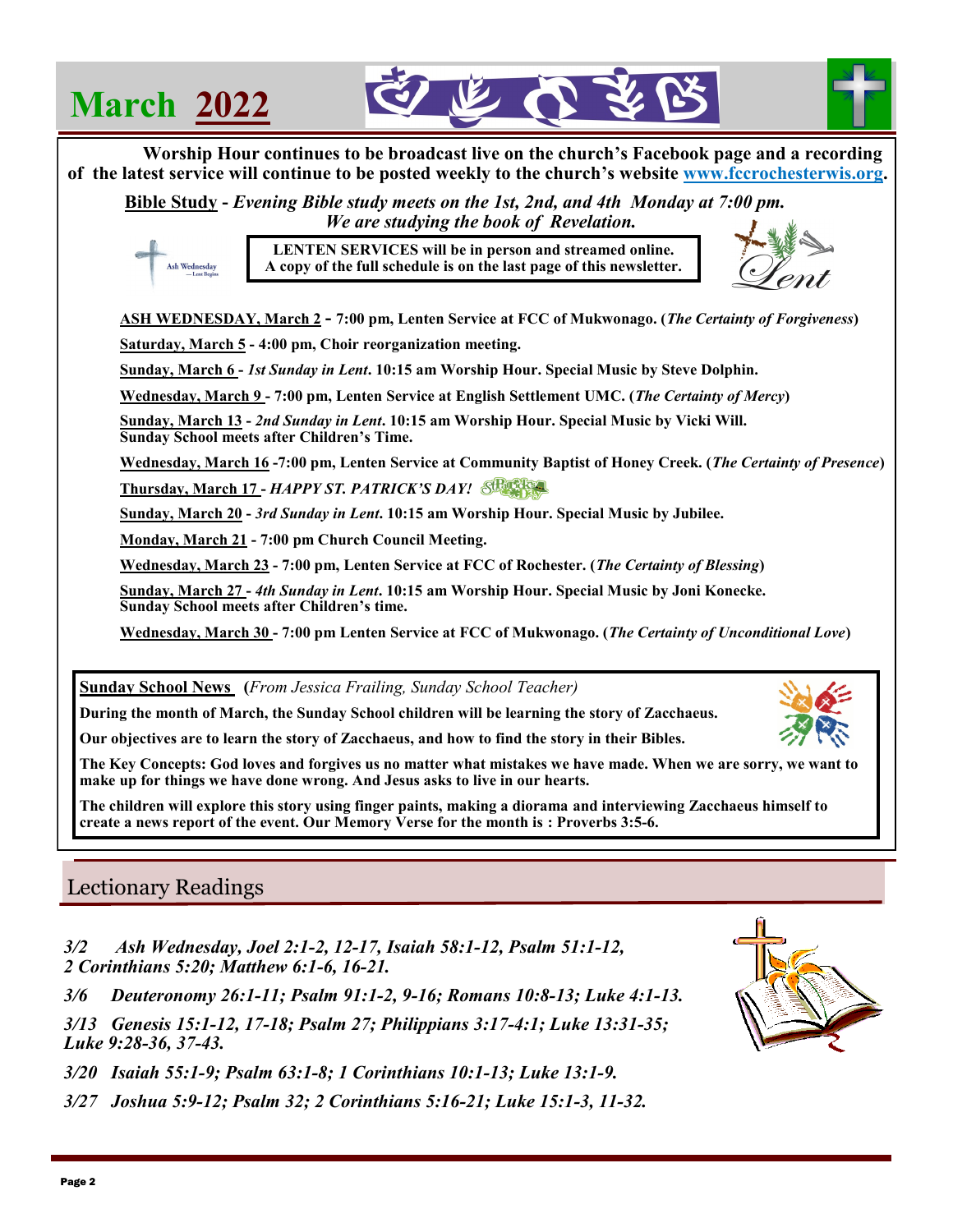## **Prayers and Concerns**

| COVID19 Responders and<br>Caregivers                     | Julie Gren                                  | Doris Schaefer<br>Reid Shamus                                      |  |  |
|----------------------------------------------------------|---------------------------------------------|--------------------------------------------------------------------|--|--|
|                                                          | Oscar Jacobs                                |                                                                    |  |  |
| Victims of Terrorism                                     | Tom and Lynn Koeper                         | Jack and Jeanie Smith                                              |  |  |
| Victims and volunteers of<br>natural disasters worldwide | Ed Manwing                                  | 7 year old Clinton                                                 |  |  |
| Our Nation's Leaders                                     | Oliver, Bill and Joyce<br>Gerard's grandson | <b>Barbara</b>                                                     |  |  |
| All military personnel and their                         |                                             | Lois                                                               |  |  |
| families                                                 | Neely McNeal                                | Pray for the Ukrainian people.                                     |  |  |
| Casa Bernabe Orphanage                                   | Dan Medkalf                                 |                                                                    |  |  |
| Aga Dahms, recovery                                      | Stephanie Mutz                              | <b>Health Care Facilities:</b>                                     |  |  |
| Douglas Depatis                                          | Matthew Olson                               | Jean Moyer has returned to her<br>old address.                     |  |  |
| Kristy Novak Enger                                       | Julie Pagan                                 | Oak Park Place 1700 Tuet Road<br>Apt. 1118<br>Burlington, WI 53105 |  |  |
| Rachel Frashingbauer                                     | <b>Torin Philips</b>                        |                                                                    |  |  |
| Jim, Christine Gall's Father                             | Russell Ray                                 |                                                                    |  |  |



#### **COUNCIL MINUTE HIGHTLIGHTS (Next Council Meeting is Monday, March 21st at 7:00 PM)**

#### **Pators Report**

• **Rev. Ray went over the Lenten Services Schedule. March 2 through April 15th. The Theme is: "God's Certainties in Uncertain Times."**

• **Our Church will host Lenten Services on March 23rd with Coffee Hour to follow, and Maundy Thursday, April 14th with Communion.** 

#### **Treasurer's Report**

- **For the month of January 2022: Deposits were \$3,273. Withdrawals were \$5,482.**
- **Budgeted increases for salaries, wages and contracted services went into effect February 1, 2022.**
- **Mark Dahms attended the Annual Meeting of the NACCC's Congregational Investment Trust (CIT).**
- **Inflation will determine cost increases for 2022.**

**Worship Commission**

- **Rev. Ray sent out an email to church members, inquiring interest to reorganize the church choir. Meeting will be on Saturday, March 5th at 4:00 pm.**
- **Communion scheduled for Maundy Thursday, April 14th.**

#### **Education Committee**

• **Jessica Frailing will hold Sunday school on the 2nd and 4th Sundays of each month. She is asking for donations of shoe boxes and fabric for Sunday school use.**

#### **Fellowship Commisson**

• **Wednesday, March 23, Coffee Hour after the Lenten service. And Sunday, March 27th, Coffee Hour after the Church service.**

#### **Mission Commission**

• **Served Love, Inc., meal on February 28. We are scheduled to serve Love Inc. again on May 16.** 

**Buildings and Grounds**

- **Don Ketterhagen will call the heating company to check on furnace concerns. Noisy,**
- **Steve Dolphin is receiving quotes for painting the church.**
- **Brian Mingus is getting estimates for carpeting. Cleaning first and replacing with new carpet in future. (Fall)**

**IT/Marketing Committee**

• **Mark Dahms will check into advertising Easter service and Day in the Country through the Rochester newsletter.** 

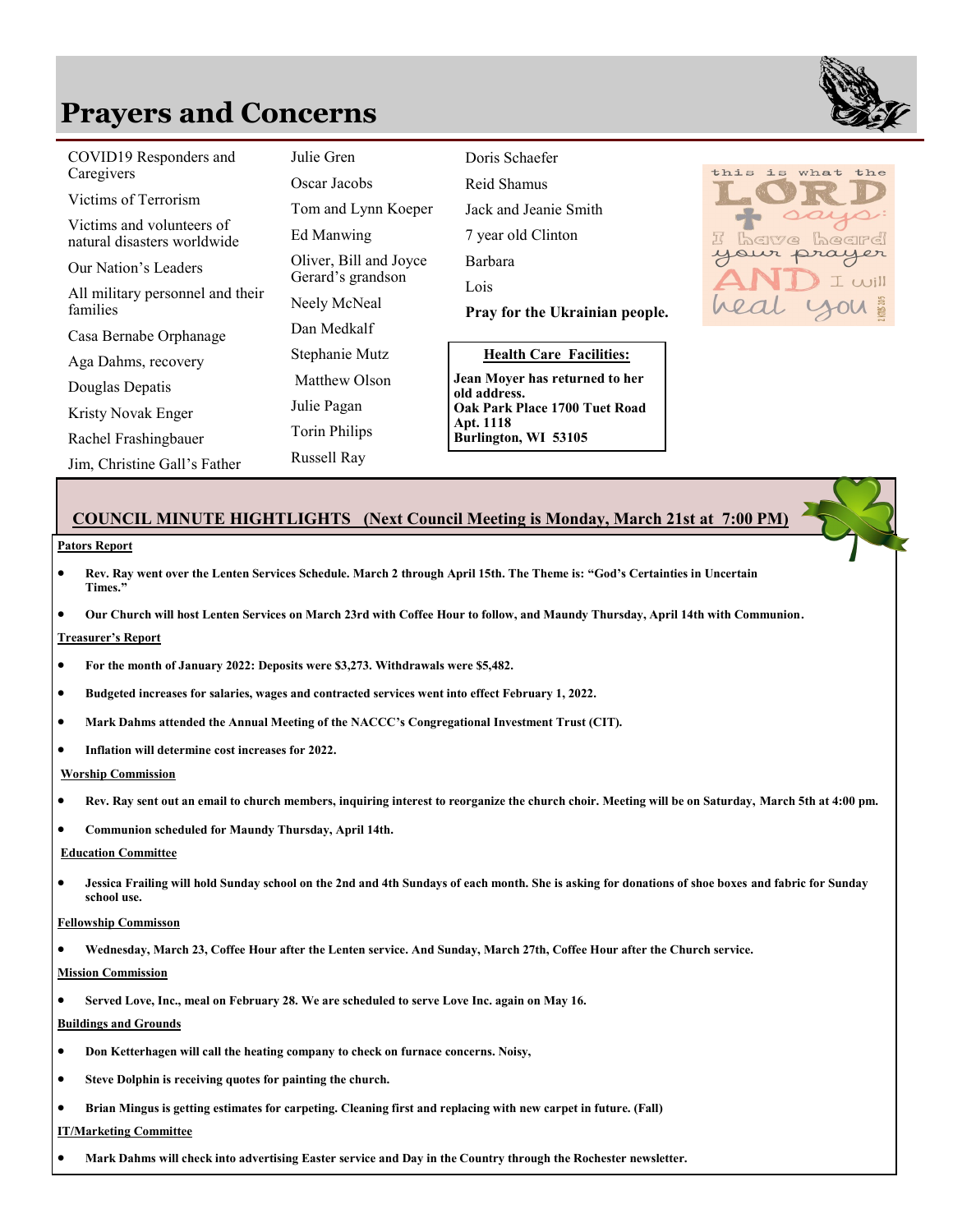

#### FIRST CONGREGATIONAL CHURCH OF ROCHESTER

103 S. State Street P.O. Box 8 Rochester, WI 53167

PH. (262) 534-6582 Email: fccrochester@tds.net Pastor PH. 508-837– 4611

"For where two or three are gathered in my name, there I am in the midst of them." Matthew 18:20

[www.fccrochesterwis.org](http://www.fccrochesterwis.org))

# *March 2022*



| Sun                                                                                                               | <b>Mon</b>                                      | Tue | <b>Wed</b>                                                                            | Thu                                    | Fri | Sat                                              |
|-------------------------------------------------------------------------------------------------------------------|-------------------------------------------------|-----|---------------------------------------------------------------------------------------|----------------------------------------|-----|--------------------------------------------------|
|                                                                                                                   |                                                 | 1   | 2 ASH WEDNESDAY<br><b>FCC</b> of Mukwonago<br>Service @ 7:00 pm                       | $\boldsymbol{\mathcal{S}}$             | 4   | 5 Choir<br>Reorganization<br>Meeting<br>@4:00~pm |
| $6$ 10:15 am Church<br><b>1st Sunday in Lent</b><br><b>Special Music by</b><br><b>Steve Dolphin.</b>              | 7 Bible Study<br>@7:00~pm                       | 8   | 9 English Settlement<br><b>Methodist Church</b><br>Service @ 7:00 pm                  | 10                                     | 11  | 12                                               |
| $13$ 10:15 am Church<br>2nd Sunday in Lent<br>Special Music by Vicki Will.<br>Children's Sunday School            | 14<br><b>Bible Study</b><br>@ 7:00 pm           | 15  | $16$ Community<br><b>Baptist Church of</b><br><b>Honey Creek</b><br>Service @ 7:00 pm | 17<br><i>St Patric</i><br><b>HAPPY</b> | 18  | 19                                               |
| $20$ 10:15 am Church<br>3rd Sunday in Lent<br>Special Music by Jubilee.                                           | 21 Church<br><b>Council Meeting</b><br>@7:00~pm | 22  | 23 FCC of Rochester<br>Service @ 7:00 pm                                              | 24                                     | 25  | 26                                               |
| $2710:15$ am Church<br>4th Sunday in Lent<br><b>Special Music by Joni</b><br>Konecke.<br>Children's Sunday School | 28 Bible Study<br>@7:00~pm                      | 29  | $30$ FCC of<br>Mukwonago<br>Service @ 7:00 pm                                         |                                        |     |                                                  |

*Pastor Ray's Office Hours are Monday through Wednesday, 9:00 am to12:00 pm.*